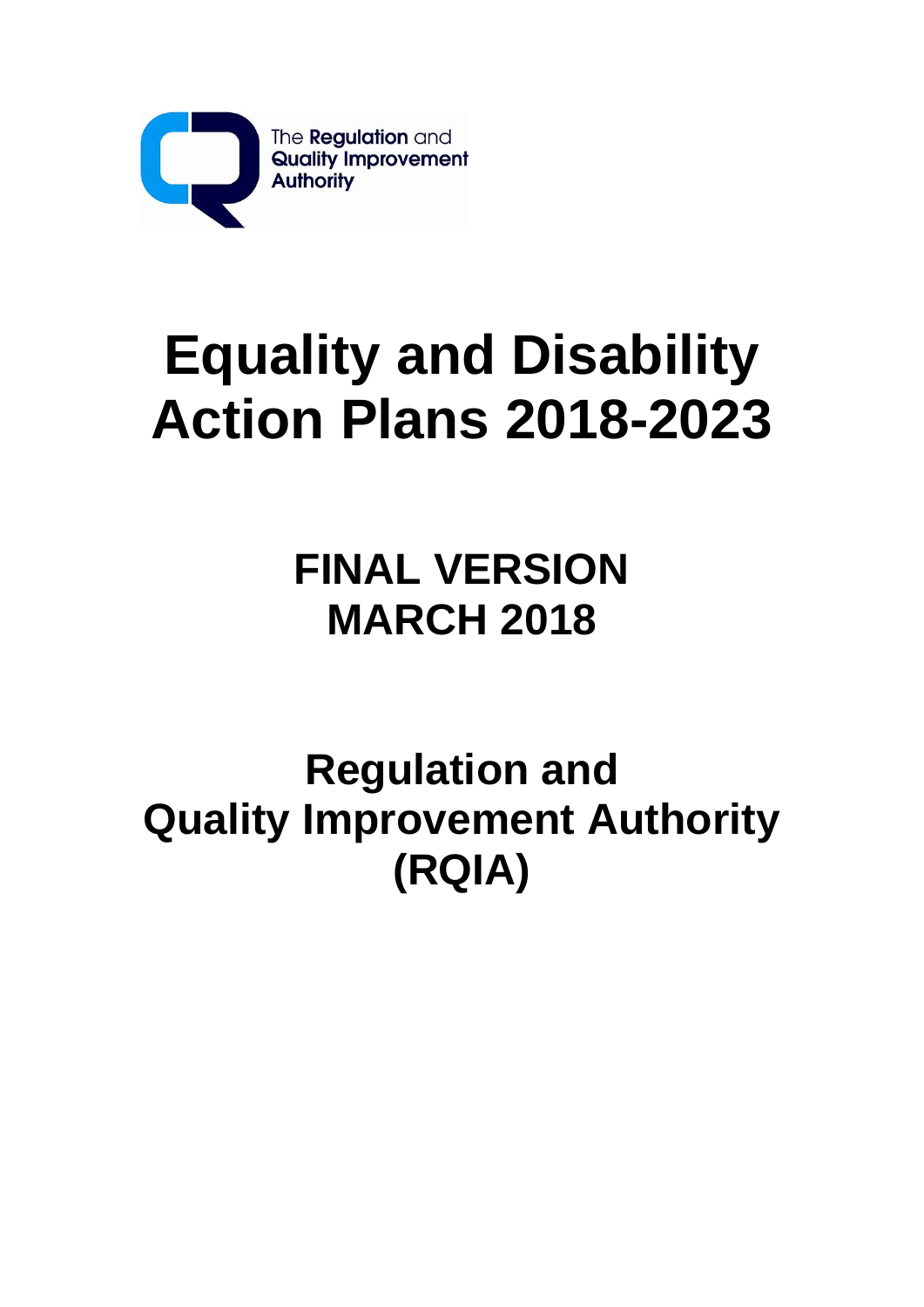| What is in this document?                                       | Page           |
|-----------------------------------------------------------------|----------------|
| Introduction                                                    | 1              |
| Who we are and what we do                                       | $\overline{2}$ |
| How people can be involved in our work                          | 3              |
| What the law says                                               | 3              |
| How we reviewed our last plans and<br>developed these new plans | $\overline{4}$ |
| What have we done so far                                        | 6              |
| What we have learned so far                                     | 8              |
| What is in the new plans                                        | 9              |
| How we will monitor                                             | 9              |
| <b>Action Plans</b>                                             | 11             |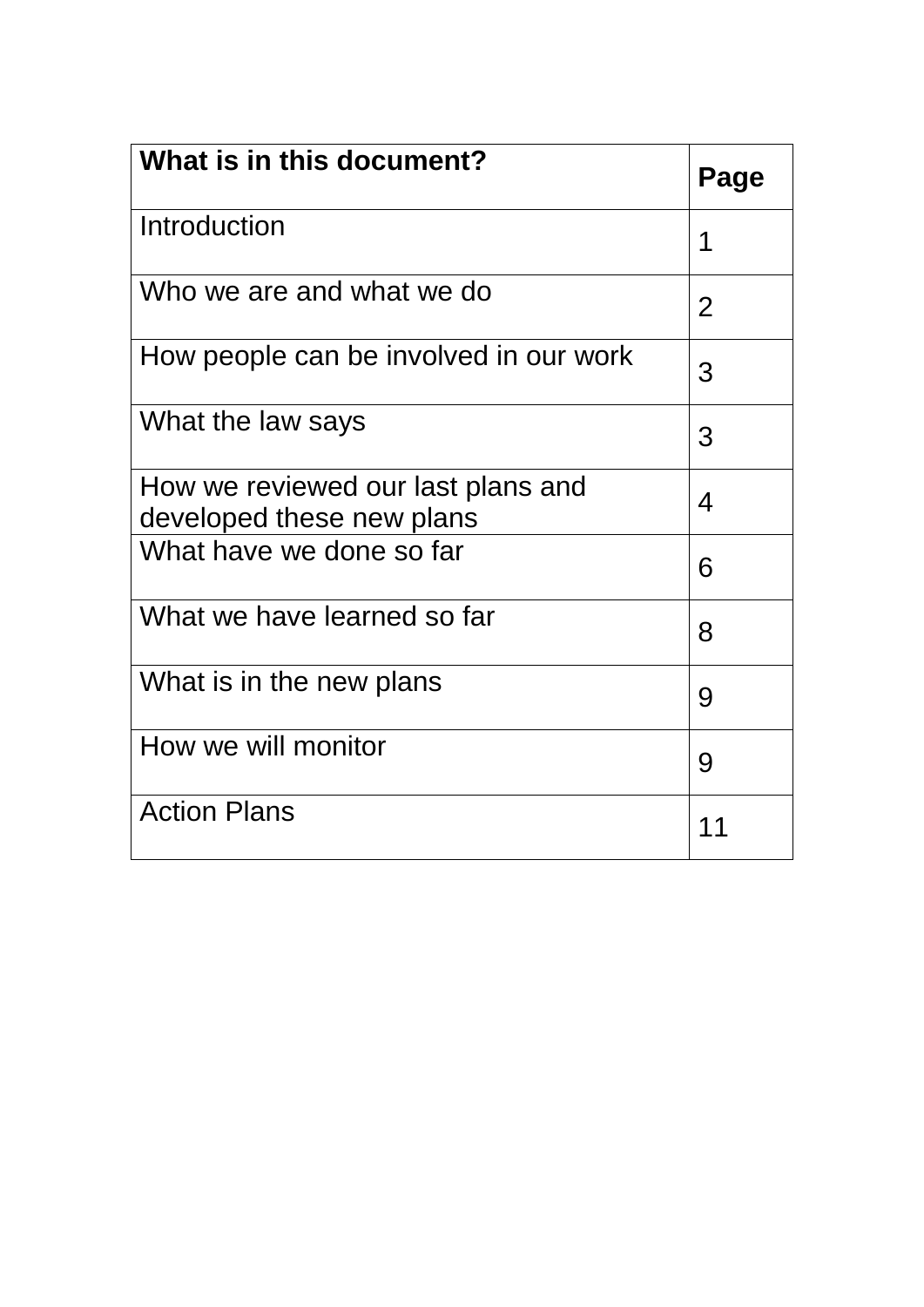We will consider any request for this document in another format or language.

Please contact us at:

9<sup>th</sup> Floor Riverside Tower 5 Lanyon Place Belfast BT1 3BT

[Info@rqia.org.uk](mailto:Info@rqia.org.uk) 02890517500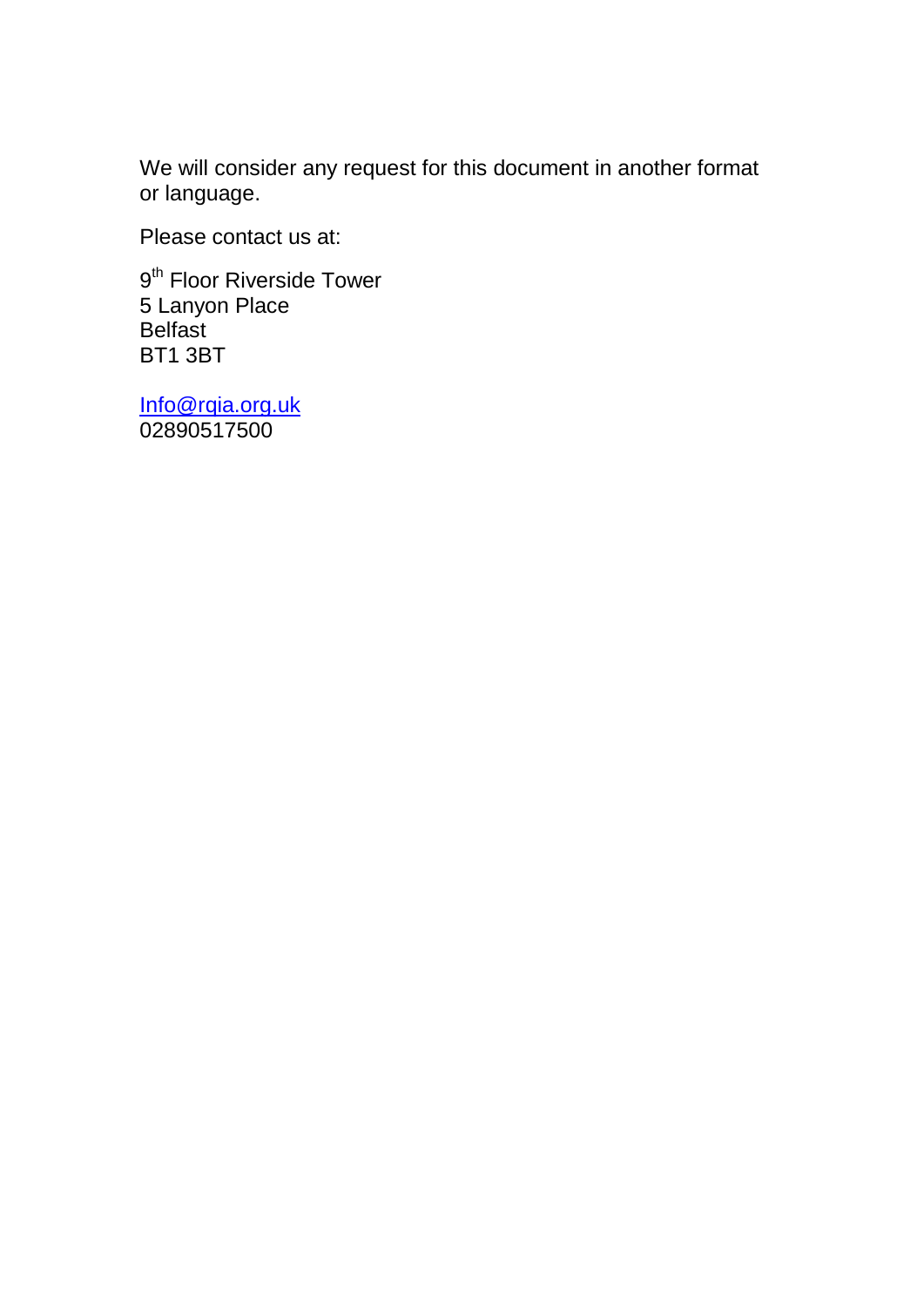# **Introduction**

As Professor Mary McColgan, Acting Chair and Olive Macleod, Chief Executive of RQIA we are committed to promoting equality and good relations. For people with a disability, we recognise that we have to do more to promote positive attitudes and to encourage their participation in public life.

We want to make sure we do this in a way that makes a difference to people. We will put in place what is necessary to do so. This includes people, time and money. Where it is right to do so, we will include actions from these plans in the annual business plans we develop for the organisation as a whole.

We will also put everything in place in RQIA to make sure we comply with legislation. This includes making one person responsible overall for making sure we do what we say we are going to do in our Equality and Disability Action Plans.

We let our staff know about what is in our plans and we will also train our staff to help them understand what they need to do.

The person in our organisation who is responsible for making sure that we do what we have promised to do is Maurice Atkinson, Director of Corporate Services. If you have any questions you can contact him at:

9<sup>th</sup> Floor Riverside Tower 5 Lanyon Place **Belfast** BT1 3BT

Telephone: 028 9051 7500 for text relay prefix with 18001

Maurice.atkinson@rgia.org.uk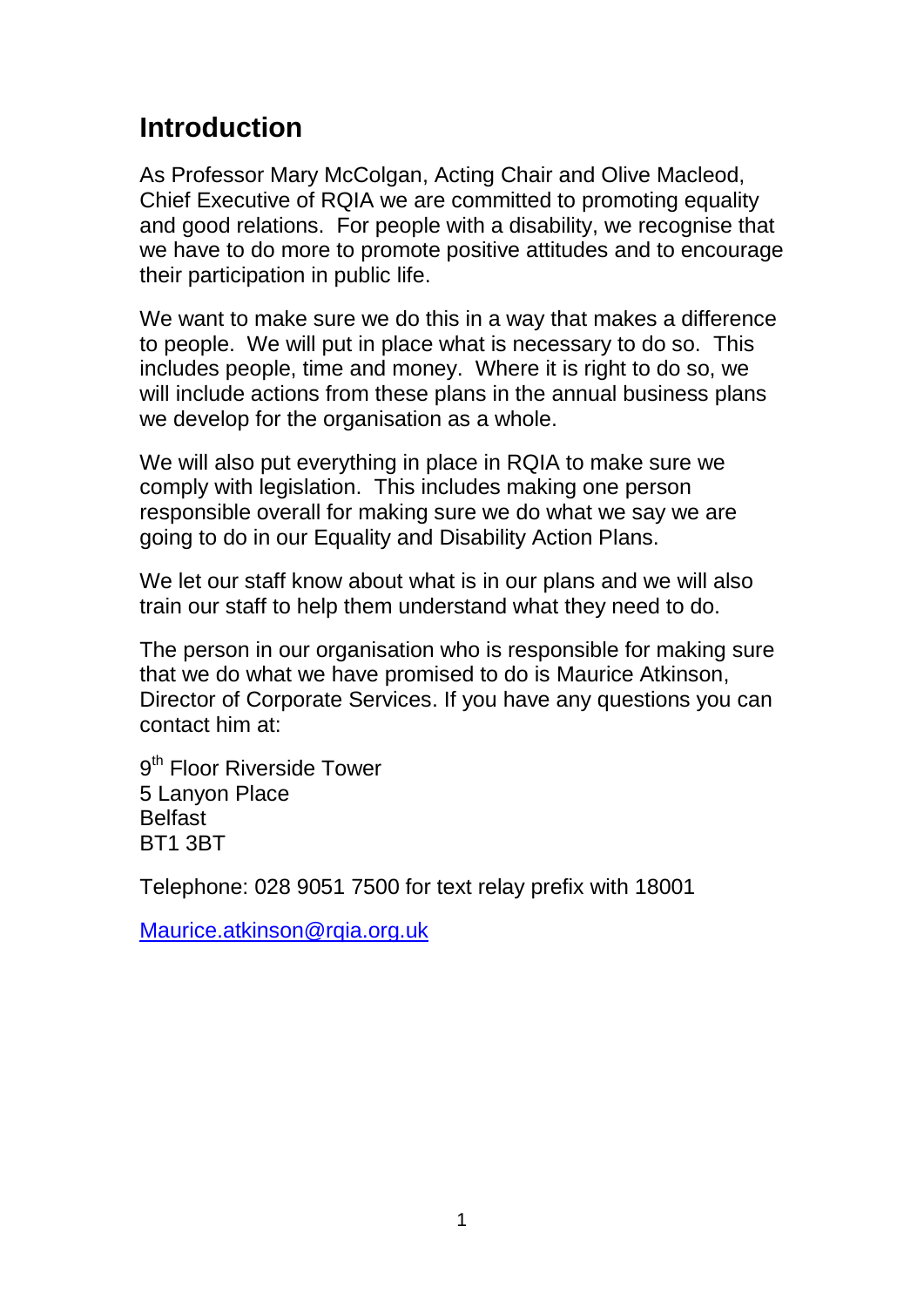#### **Who we are and what we do**

The Regulation and Quality Improvement Authority (RQIA) is part of health and social care in Northern Ireland.

RQIA is the independent body responsible for monitoring and inspecting the availability and quality of health and social care services in Northern Ireland, and encouraging improvements in the quality of those services.

We do things like:

- Register and inspect a range of health and social care services in both statutory and independent sectors
- Encourage improvements in how services are delivered through our inspections
- Deliver a programme of scrutiny and review in services provided to people with a mental illness or a learning disability
- Via the Ionising Radiation (Medical Exposure) Regulations (Northern Ireland) 2000 we monitor, inspect and enforce these regulations to protect people against dangers of ionising radiation in relation to medical exposure
- Assure the quality of health and social care through a programme of reviews and hygiene inspections
- Listen to service users and act on these views
- Employ staff and manage our budgets to effectively conduct our duties.

#### **Registration and Inspection:**

- Register services
- Inspect services in statutory and independent sectors
- Assist in improvement in the access and delivery of services.

#### **Mental Health and Learning Disability:**

- Inspect the quality and safety of Mental Health and Learning Disability services delivered in the province and that people are detained in line with the requirements of Mental health legislation
- Provide safeguards for users of these services.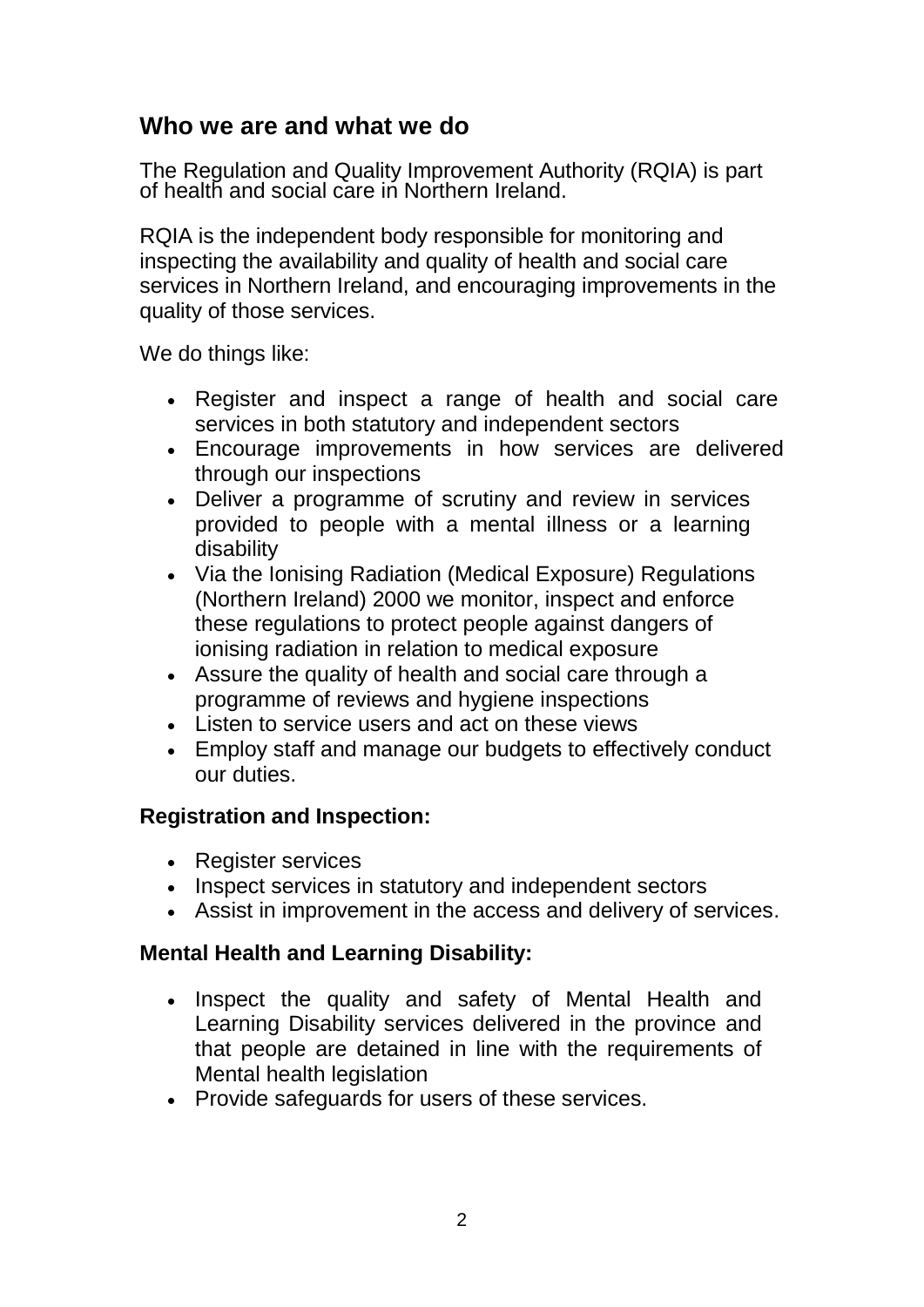#### **Ionising Radiation (Medical Exposure) Regulations :**

• Conduct a programme of inspections to ensure compliance with legislative requirements.

#### **Reviews:**

- Undertake hygiene inspections, to assure the quality of health and encourage improvement in this area
- Carry out RQIA's review programme and commissioned reviews into a range of health and social care issues, and make recommendations for improvement.

#### **Public Participation:**

• Responding to existing and emerging issues within health and social care (HSC) through listening to and acting on the views and opinions of the public.

#### **Corporate Services:**

• Supporting the business of RQIA.

# **How people can be involved in our work**

There are a number of ways in which people can be involved in the work of the RQIA, including:

- Applying to be a lay assessor
- Applying to be a peer reviewer
- Engagement with service users and carers as an integral part of RQIA's inspections and reviews of health and social care services
- Making available opportunities for co-production.

# **What the law says**

RQIA has to follow the law under **Section 75 of the Northern Ireland Act 1998**. It says that in our work we have to promote equality and good relations. We have to treat people fairly and based on their needs and to make things better for staff and people who use our services. It also says that we have to build better relationships between different groups of people.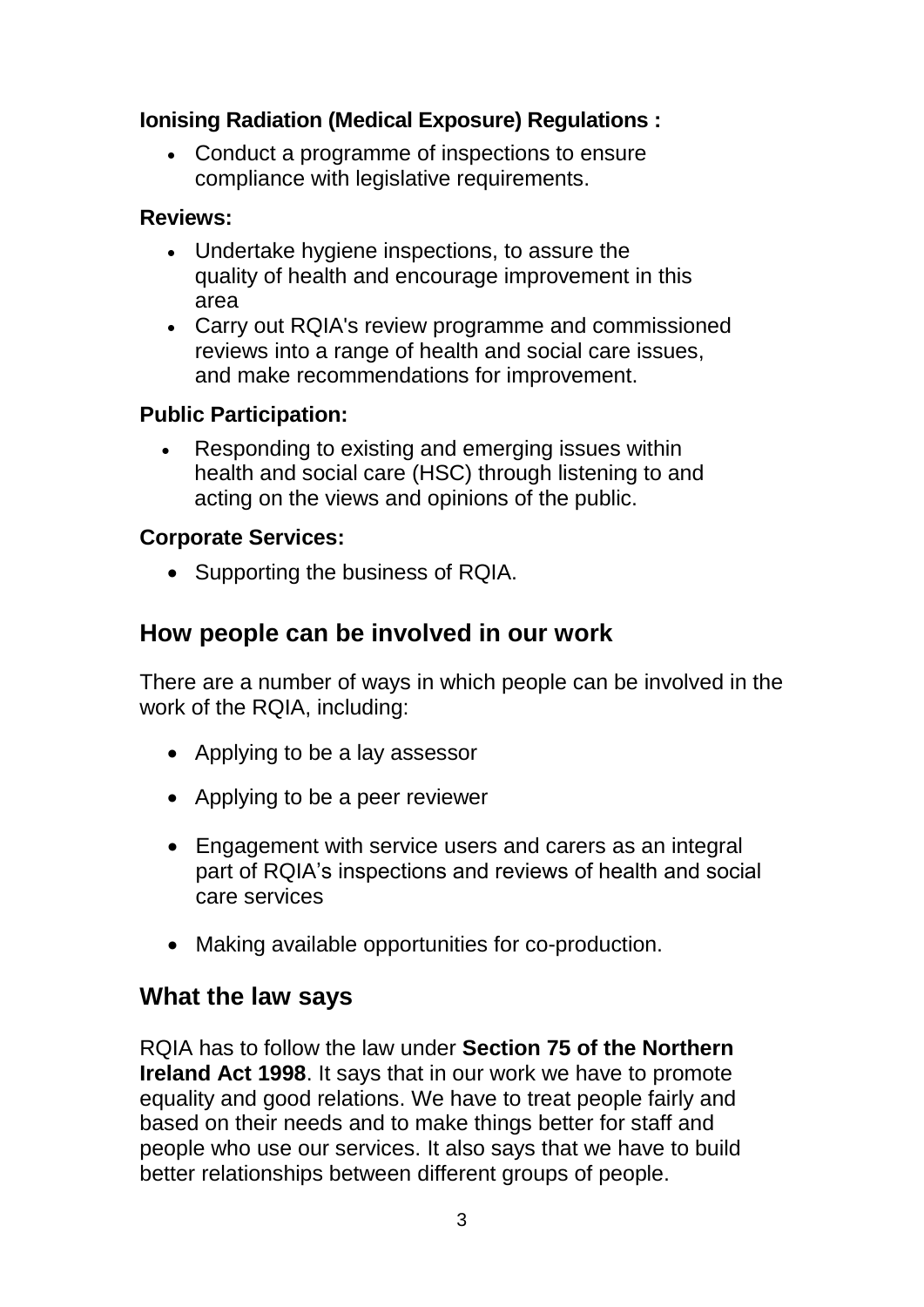There are nine different equality groups that the law requires us to look at:

- Gender (and gender identities)
- Age
- Religion
- Political opinion
- Ethnicity
- Disability
- Sexual orientation
- Marital status
- Having dependants or not.

There are three good relations groups we need to consider:

- Religion
- Political opinion
- Ethnicity.

We also have to follow the law under the **Disability Discrimination (Northern Ireland) Order 2006**, which says that we have to:

- promote positive attitudes towards disabled people and
- encourage participation by disabled people in public life.

This includes people with any type of disability, whether for example, physical disabilities; sensory disabilities; autism; learning disabilities; mental health conditions; or conditions that are longterm. Some of these disabilities may be hidden, others may be visible.

Both pieces of legislation require us to develop an action plan: an Equality Action Plan and a Disability Action Plan. We have to send our plans to the Equality Commission for Northern Ireland and then report every year on what we have achieved.

### **How we reviewed our last plans and developed our new plans**

We reviewed what we have done so far to promote equality and good relations, to promote positive attitudes towards disabled people and to encourage their participation in public life.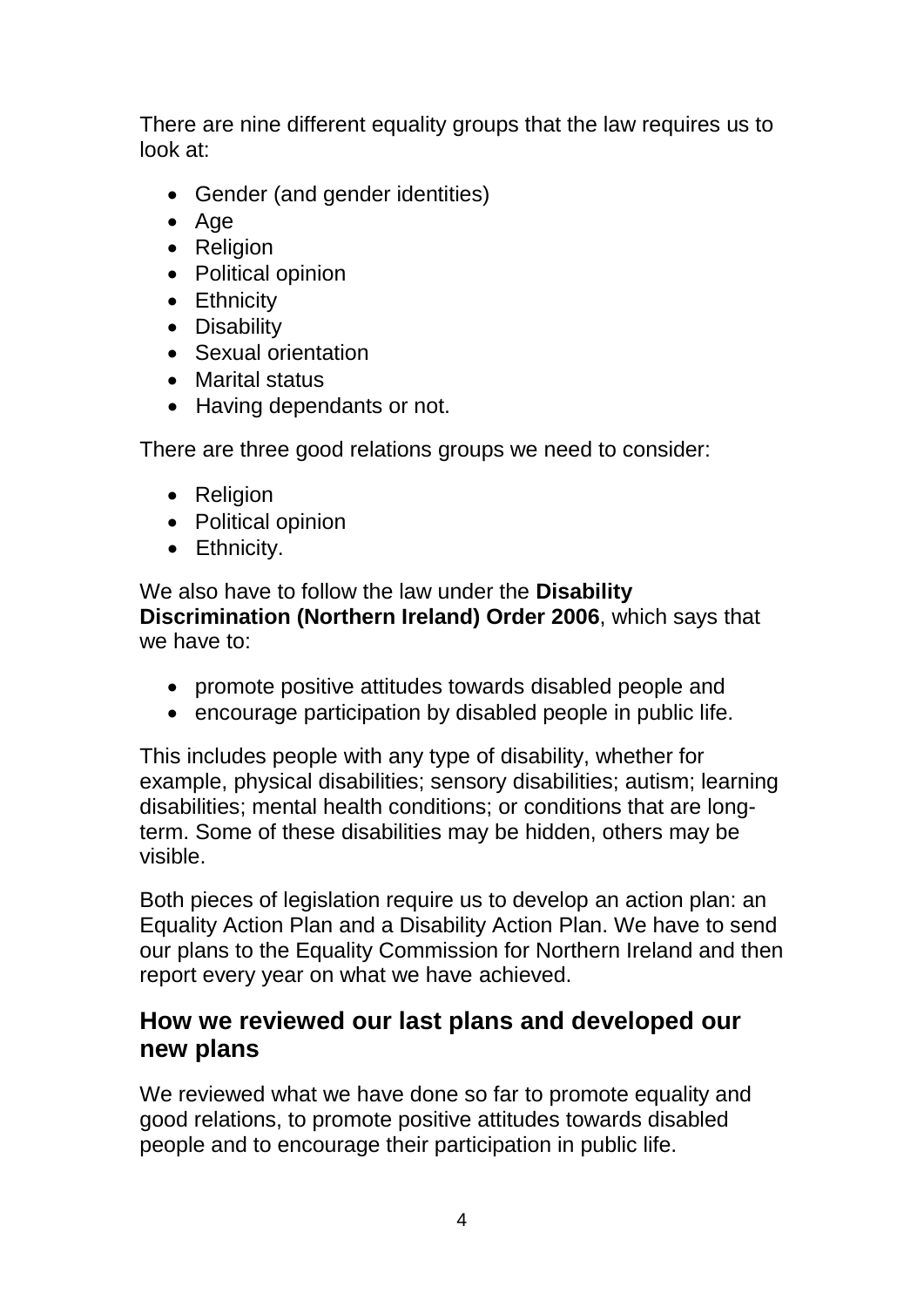The Equality Forum in our organisation, with representation from each Directorate, thought through the following questions:

- What has worked well?
- What hasn't worked well?
- What lessons have we learned?
- Did we do what we said we would do?
- Has this made a difference for people in the way we thought it would?

For the new plans, we considered two questions:

- In your area of work, what are the key issues for people in the equality groupings?
- What can you do to address these issues?

We looked at a range of sources of information such as:

- new research or data
- equality screening exercises that have been completed
- their professional experience and knowledge
- issues raised in consultations or through other engagement with staff and service users.

We also learned from what we heard when we:

- held coffee mornings to talk with staff about important issues to consider for those who have a disability and those who care for somebody who has a disability
- ran a survey with staff to find out what they think an Employer of Choice for people who have a disability or those who care for somebody with a disability looks like
- spoke with the members of our staff disability network to find out what we should do to promote equality for those who have a disability and those who care for somebody who has a disability
- together with our colleagues in the Health and Social Care Trusts ran an engagement event with people from different equality groupings to find out what they think we could do to better promote equality.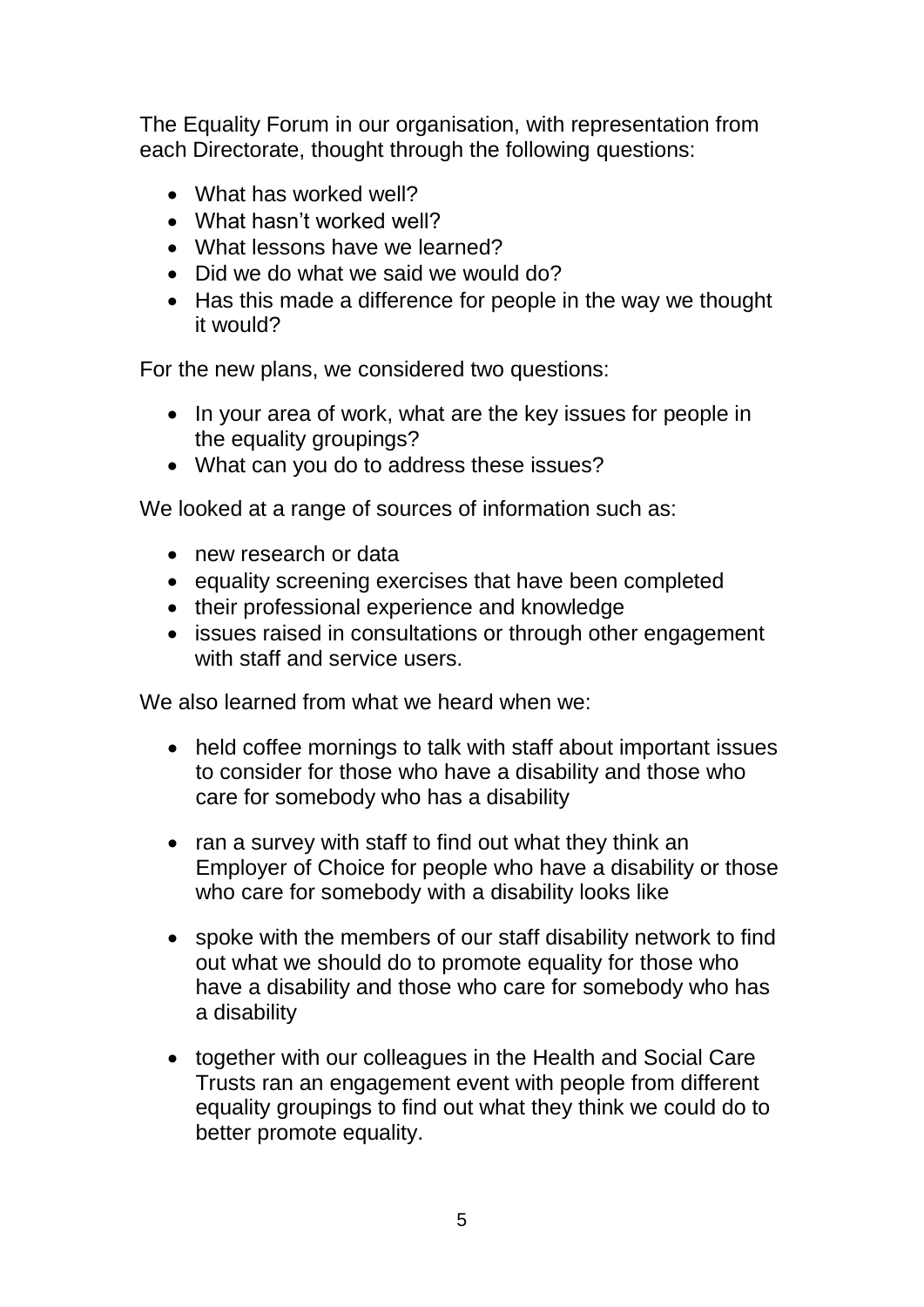We also read up on what the Equality Commission says would be good to do. All this helped us think about what else we could do to make a difference.

We then consulted publicly on our draft plans. When we started the consultation we informed all consultees on our consultation list of the details of the consultation and how people could engage with us directly or respond in writing. We invited consultees to attend one of two consultation events, one in Belfast and one in Derry/Londonderry. In addition, we offered to meet in person with anyone preferring to do so.

We engaged closely with Tapestry, our Disability Staff Network, in the development of our Disability Action Plans. We likewise drew on our learning from a survey that we carried out with staff who have a disability or who care for somebody who has a disability. The survey focused on what would make an organisation an Employer of Choice for them

#### **What we have done so far**

This is some of what we have done to promote equality:

- We produced a signposting resource for our staff. It provides information on support networks in the community for people from each of the nine equality groups. We update this resource every year
- We put in place an Accessible Formats Policy; this policy relates to all of the nine equality groups including age, gender, disability, ethnicity, sexual orientation, political opinion, dependants, religion and marital status. It addresses specific needs in relation to sensory impairment, learning disability, sexual orientation, older people, younger people, translation and interpreting for minority ethnic groups and more general literacy levels that are of particular importance
- We established an internal Equality Forum with representation from each directorate, to drive mainstreaming of equality and human rights within the organisation
- We added a prompt on equality screening to the template for all Board papers, and ensured that equality is considered in everything we do by screening our Corporate and Business Plans.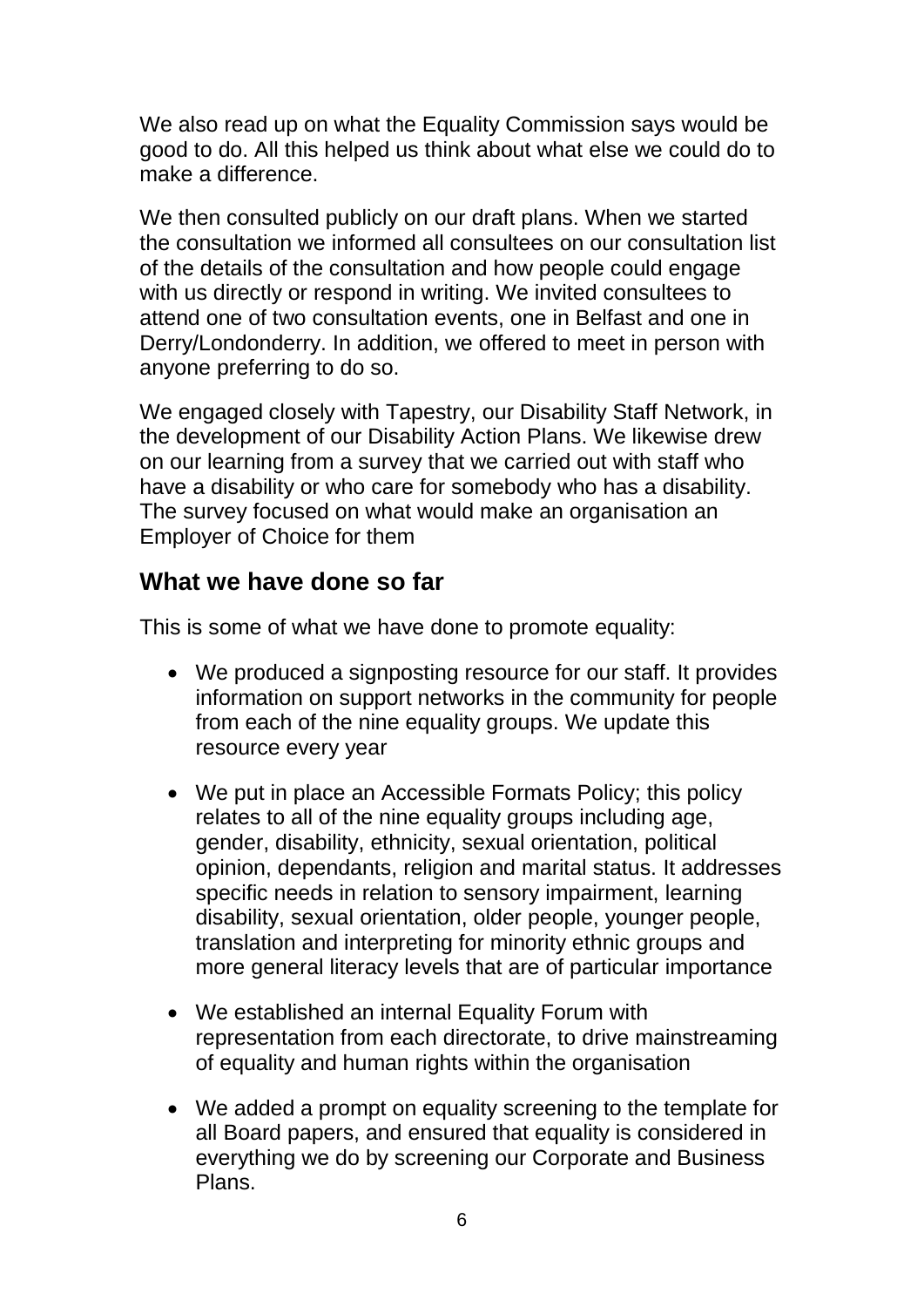This is some of what we have done to promote positive attitudes towards disabled people and encourage the participation of disabled people in public life:

#### **Promoting positive attitudes towards disabled people:**

- held seven disability awareness days for our staff. Each looked at different disabilities: Epilepsy, Sight loss and blindness, Depression, Hearing loss and deafness, Learning disabilities, Cancer, and Arthritis and Musculoskeletal conditions
- developed an elearning resource on disability. It is available to all Health and Social Care staff. All our staff have been asked to complete the programme at induction
- included the disability duties in all Equality Awareness and Equality Screening Training that the BSO Equality Unit delivers
- delivered training sessions on mental health awareness to our staff, including on mental health first aid, mindfulness and managing stress; and courses for staff who are carers
- developed a staff resource on disability etiquette, a resource and checklist on how to positively portray people with a disability in their work
- ensured accessibility standards W3C AA were met in the development of our new website. Users can use Browsealoud to access our website. We made every effort to ensure that our new website was more user friendly.

#### **Encourage the participation of disabled people in public life:**

- participated in a disability work placement scheme together with our Health and Social Care partner organisations. We provided a placement in 2016-17 and will do so again in future
- developed standards and guidance for the involvement of people with a disability and a checklist for organising inclusive meetings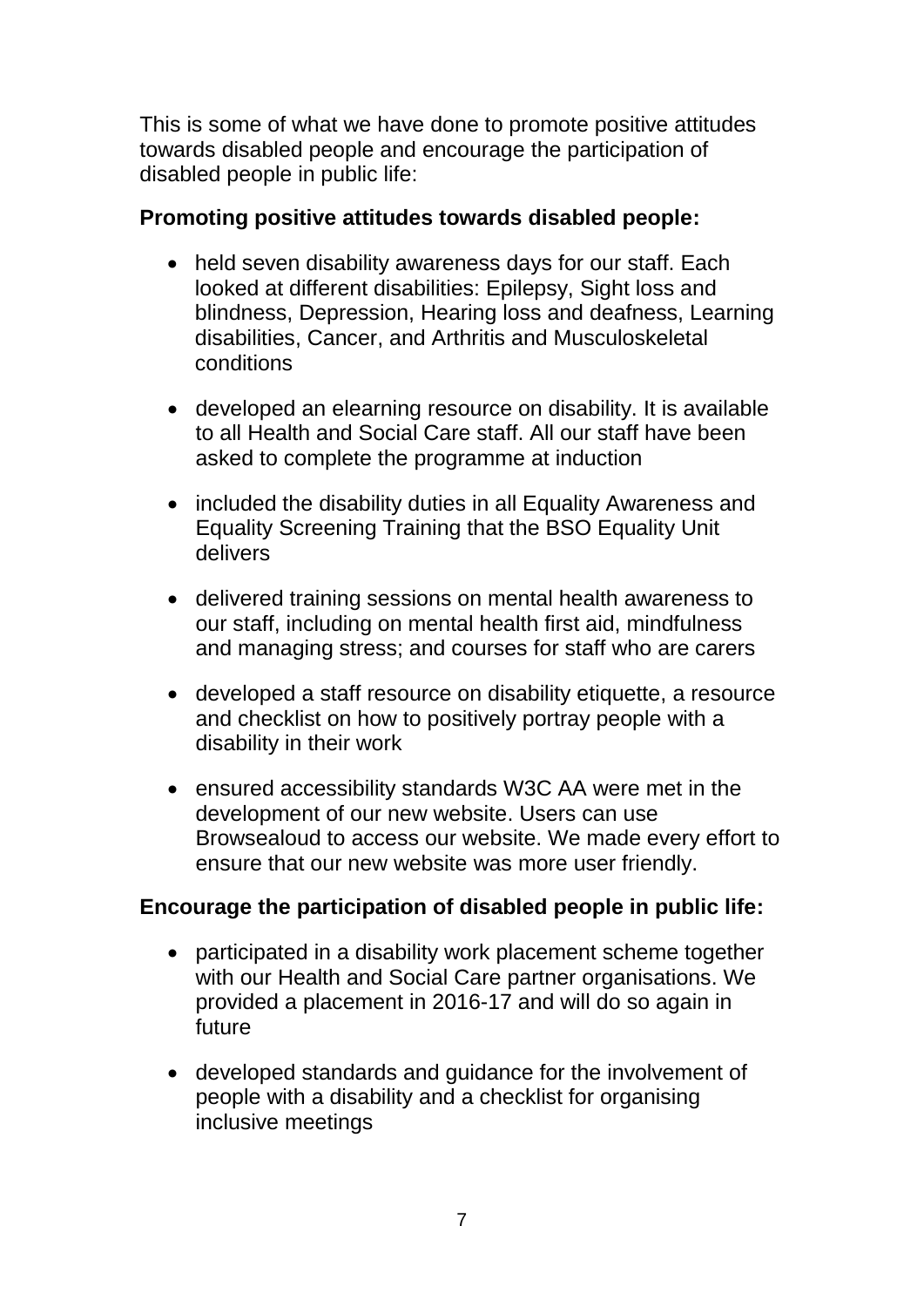- put in place a process for publishing screening templates as soon as they are completed, as suggested by a disability organisation We do the same for publishing our quarterly screening reports
- developed a resource for line managers on reasonable adjustments for staff with a disability
- set up a disability network for our staff. Part of the role of this network is to raise disability issues with decision makers in our organisation.
- introduced a 'Your Care, Your View' card to seek the views of service users on their experience of mental health and learning disability services
- Mental Health and Learning Disability inspectors developed a direct observation tool for use on wards for patients who have no capacity to answer or understand a structured questionnaire. The quality of interaction audit was a tool designed to help evaluate the type and quality of communication that takes place on a ward
- recruited a number of lay assessors with a disability, both learning disability and physical disability, to work alongside our inspection and review staff. Our recruitment materials are provided in an easy to understand format and people with disabilities were encouraged to apply.

#### **What we have learned so far**

#### **Monitoring**

Even with proactive encouragement, our staff seem reluctant to declare their disability. We will need to keep working on this, including trying to find out why staff do not declare their disability. We will work closely with our disability staff network on this.

#### **Placements**

We evaluated our placement scheme each year and made changes for next year's scheme to improve the experience for participants. We will carry this learning into our new plan. Managers and staff who have been involved in the scheme to date have told us that they have gained a better understanding of disabilities through working side by side a person who has a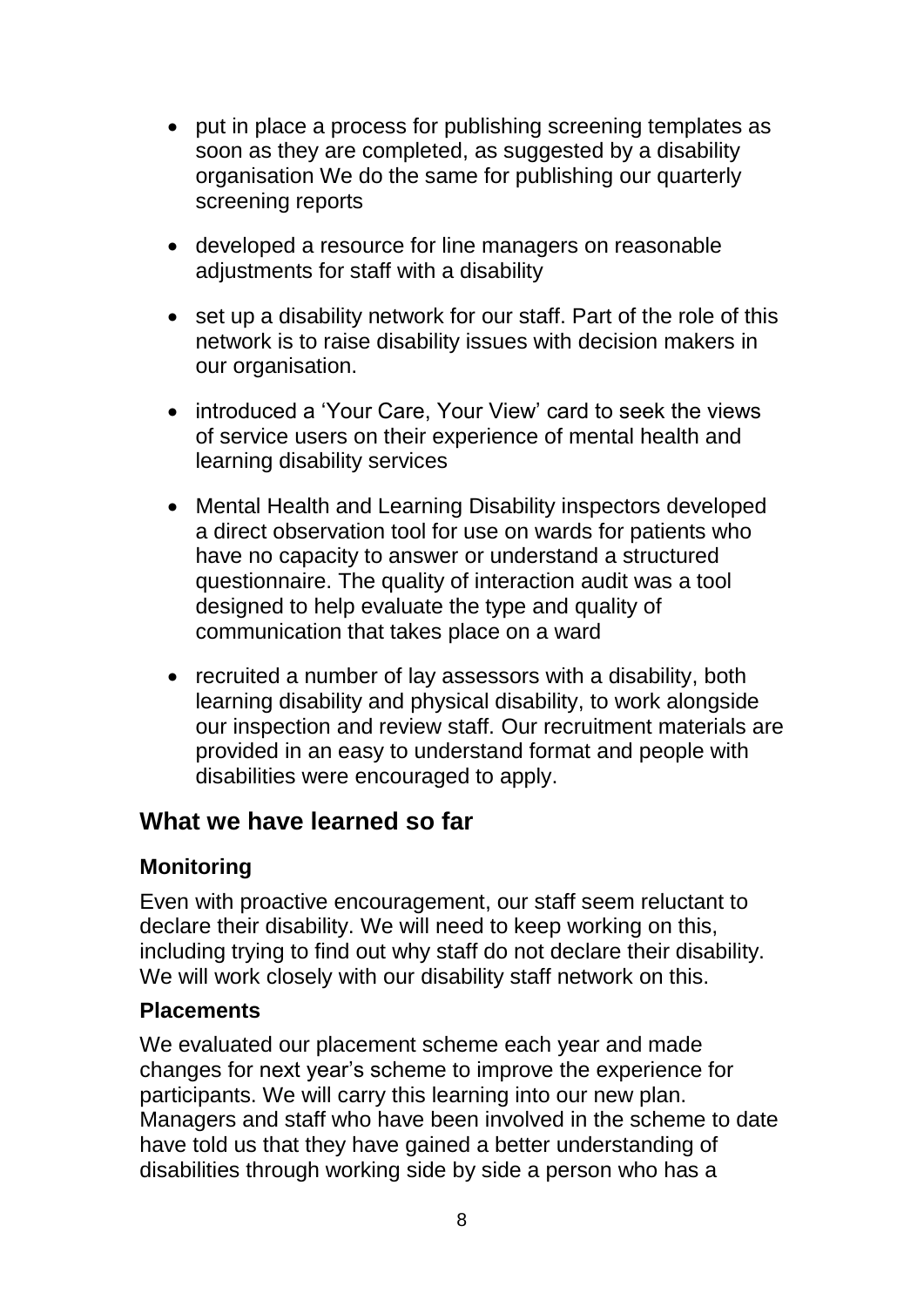disability. Many have been impressed by the attitude and performance of the individual we had on placement.

#### **Awareness Days**

We have found that attendance at awareness events is greatest when the subject is most relevant to staff. This can be because they have the condition themselves or they know or work with someone who has the condition. We will continue to ask staff which areas relating to disability they would like more information on.

# **Training**

We have found that our e-learning training on Disability is a really useful resource to train our large numbers of staff. Sometimes we need to run specific training courses, for example on autism awareness or deaf awareness if a need is identified. We will continue to take a combination of e-learning and classroom based training approach. People have told us that they take away a lot from sessions that are delivered by people with a disability themselves.

# **What is in the new plans**

There are two separate tables below. The first table lists all the actions that we will do to promote equality and good relations. This is our Equality Action Plan.

The second table describes what we will do to promote positive attitudes towards people with a disability and to encourage their participation in public life. This is our Disability Action Plan. In both plans we also say what difference we intend to make and when we will do these actions.

# **How we will monitor**

Every year we write up what we have done. We also explain when we haven't done something. We send this report to the Equality Commission. We also publish this report on our website: <https://www.rqia.org.uk/>

We have a look at the plans every year to see whether we need to make any changes to them. If we need to, we write those changes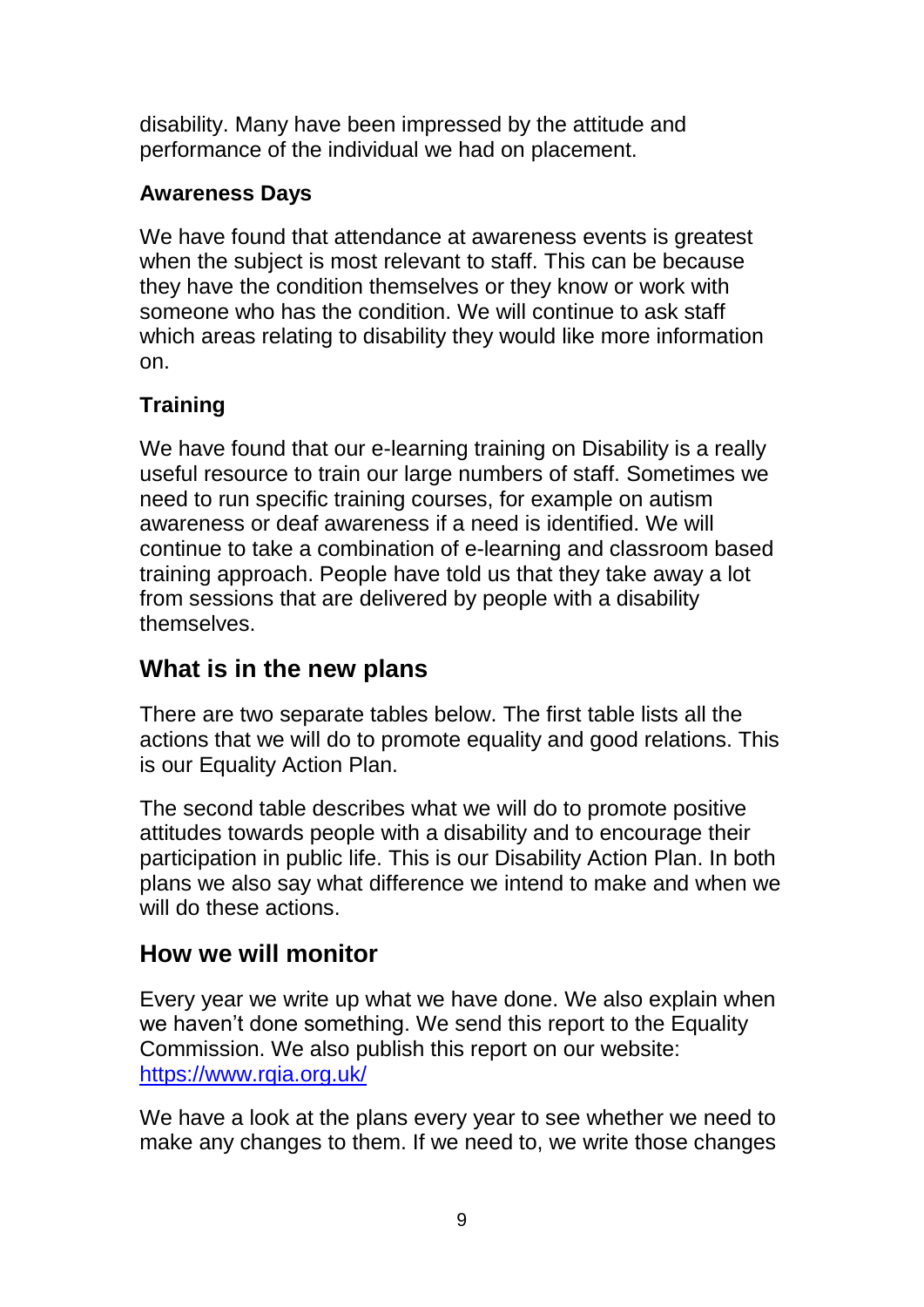into the plans. Before we make any big changes we talk to people in the equality groupings to see what they think.

When we finish an action, we take it off the plans for the next year to keep our plans up to date. They will show what we still have to do.

After five years we will look at our plans again to see how we have done. We will also see what else we could do.

When we develop or look at our plans we will invite people who have a disability to help us.

The plans are also available on our website: <https://www.rqia.org.uk/>

We send our plans to all organisations and individuals on our consultation list when we have finalised them and also when we have made major changes to them.

To find out whether what we do makes a difference, we will do a number of things, for example:

- For training and awareness events, we ask our staff about what learning they are taking away with them and what they may do differently as a result of what they have learned
- We do a survey with people from a particular equality group after we have delivered an action targeted at them to ask whether they feel better supported as a result
- We check summary figures to see whether, for example, more people from a particular under-represented group are availing of a service after promoting it to them specifically.

You can find further information on how we will monitor each action in the plans themselves.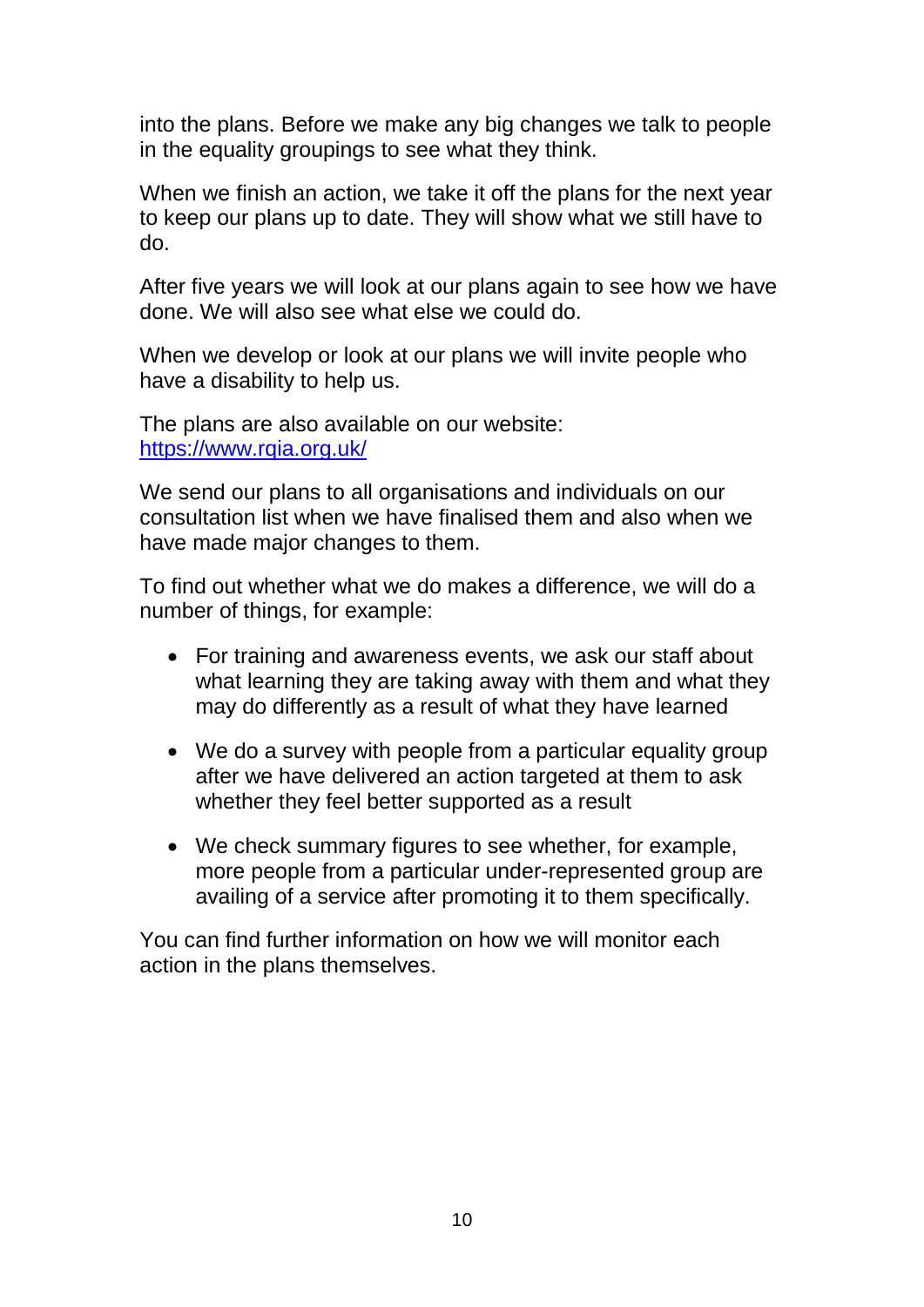### **Equality Action Plan 2018-2023: What we will do to promote equality and good relations**

| <b>Action Point</b>                                                                                                                                                                                           | <b>Intended Outcome</b>                                                                                | <b>Performance Indicator and</b><br><b>Target</b>                                                                  | By Whom/<br>When                                                   |
|---------------------------------------------------------------------------------------------------------------------------------------------------------------------------------------------------------------|--------------------------------------------------------------------------------------------------------|--------------------------------------------------------------------------------------------------------------------|--------------------------------------------------------------------|
| <b>Carers</b><br>1. Promote information for<br>staff who are carers on<br>available policies and<br>measures that might meet<br>their needs; including sign-<br>posting to relevant support<br>organisations. | Staff who are carers feel more<br>supported in the workplace and<br>aware of options available to them | Baseline staff survey and after<br>3 years (quantifiable targets to<br>be determined following<br>baseline survey) | <b>BSO HR</b><br>with support<br>by Equality<br>Unit<br>2018/19    |
| <b>Gender Identity</b><br>2. Deliver awareness and<br>training initiatives to relevant<br>staff as part of the roll-out of<br>the Gender Identity and<br><b>Expression Employment</b><br>Policy               | Staff who identify as transgender<br>and non-binary feel more<br>supported in the workplace            | Baseline staff survey and after<br>3 years (quantifiable targets to<br>be determined following<br>baseline survey) | <b>BSO HR</b><br>with support<br>by Equality<br>Unit<br>March 2021 |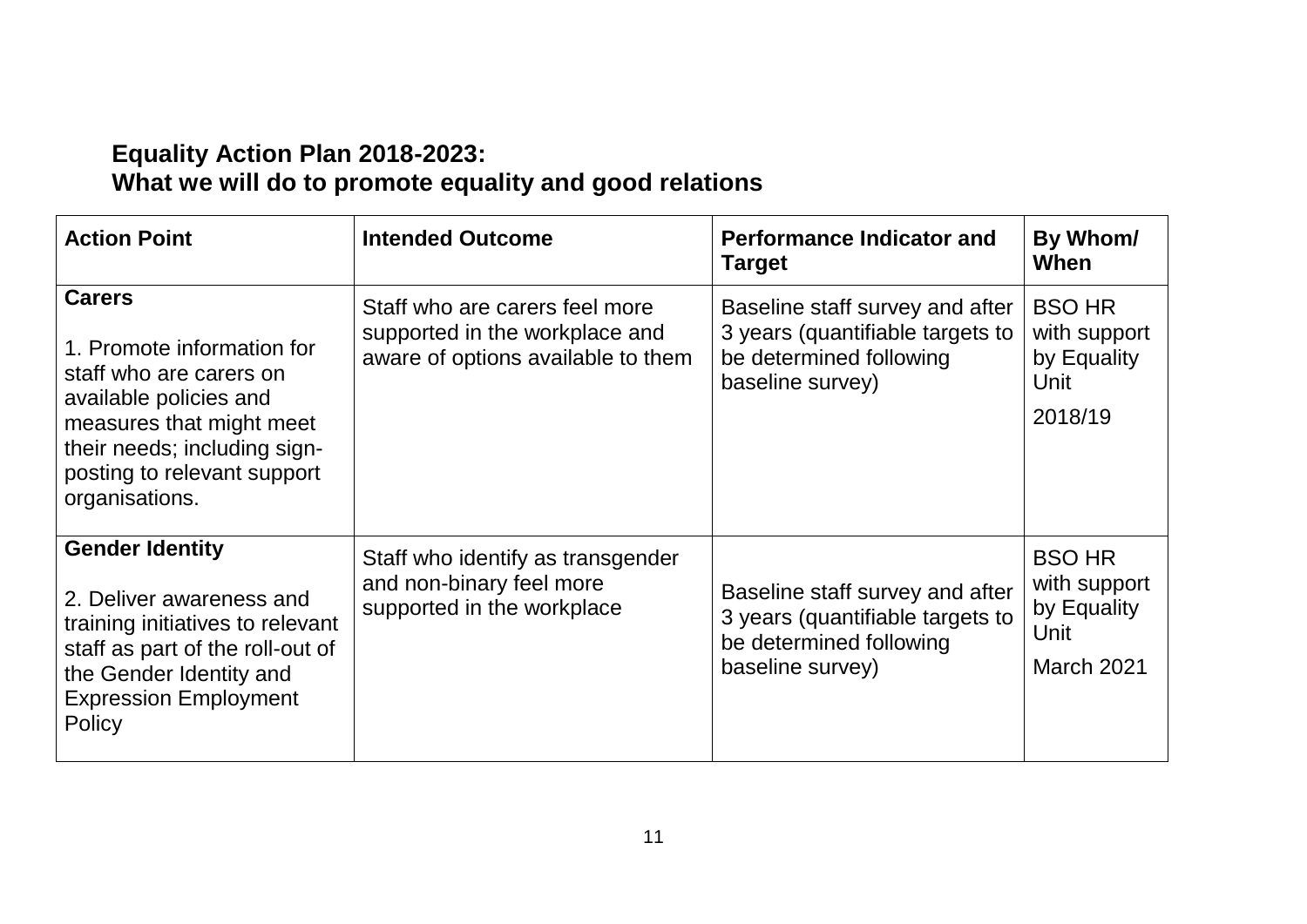| <b>Action Point</b>                                                                                                                                                                   | <b>Intended Outcome</b>                                                                                       | <b>Performance Indicator and</b><br><b>Target</b>                                                                                  | By Whom/<br>When                                                               |
|---------------------------------------------------------------------------------------------------------------------------------------------------------------------------------------|---------------------------------------------------------------------------------------------------------------|------------------------------------------------------------------------------------------------------------------------------------|--------------------------------------------------------------------------------|
| <b>Training</b><br>3. Making a Difference $-$ e-<br>learning<br>• Add module to suite of<br>mandatory training for all<br>staff<br>Deliver on training targets                        | Increased staff awareness of<br>equality and human rights.                                                    | Making a Difference e-<br>learning included in<br>mandatory training for staff<br>X staff have completed the e-<br>learning module | <b>BSO HR</b><br>with support<br>by Equality<br>Unit<br><b>EMT</b><br>Annually |
| <b>Domestic Violence</b><br>4. Undertake awareness<br>raising relating to new<br>support mechanisms<br>(developed by BSO) to<br>support staff with experience<br>of domestic violence | Staff with experience of domestic<br>violence feel better supported                                           | Feedback from staff who have<br>drawn support through the<br>mechanisms indicates a<br>positive experience.                        | <b>BSO HR</b><br>with support<br>by Equality<br>Unit<br><b>March 2020</b>      |
| <b>Inspection</b>                                                                                                                                                                     |                                                                                                               |                                                                                                                                    |                                                                                |
| 5.<br>Review and equality<br>screen Guidance relating to<br><b>Inspection of Domiciliary</b>                                                                                          | S75 has been considered in the<br>Inspection process, resulting in<br>improved outcomes for service<br>users. | <b>Screening Templates and</b><br><b>Revised Guidance published</b>                                                                | 2018-19                                                                        |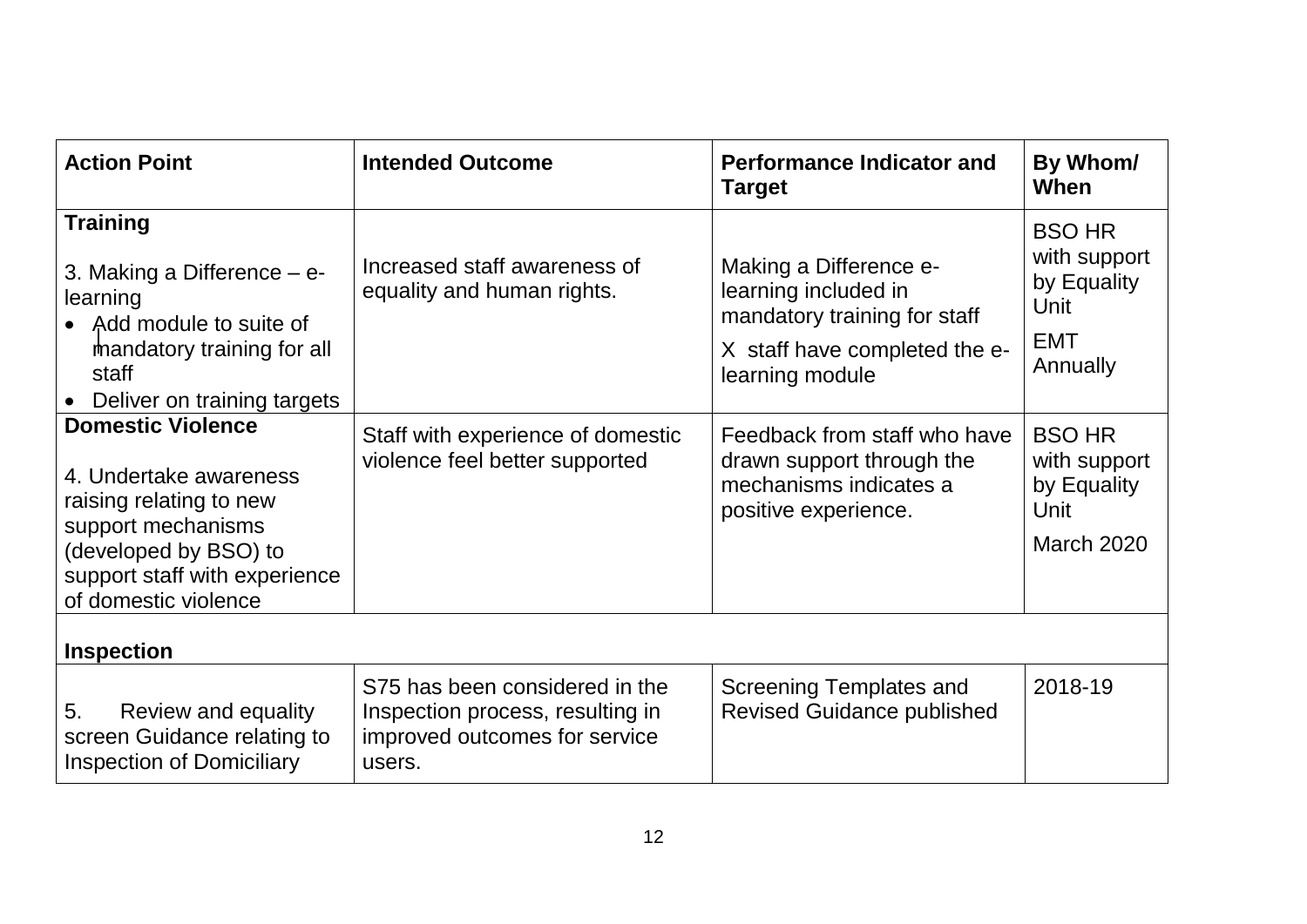| <b>Action Point</b>                                                                                                                                  | <b>Intended Outcome</b>                                                                                       | <b>Performance Indicator and</b><br><b>Target</b>            | By Whom/<br>When |
|------------------------------------------------------------------------------------------------------------------------------------------------------|---------------------------------------------------------------------------------------------------------------|--------------------------------------------------------------|------------------|
| Care Agencies.                                                                                                                                       |                                                                                                               |                                                              |                  |
| Review and equality<br>6.<br>screen Guidance relating to<br>Inspection of Nursing and<br><b>Adult Residential Care</b><br><b>Homes</b>               | S75 has been considered in the<br>Inspection process, resulting in<br>improved outcomes for service<br>users. | Screening Templates and<br><b>Revised Guidance published</b> | 2019-20          |
| 7.<br>Review and equality<br>screen Guidance relating to<br>Inspection of Independent<br>Health Care.                                                | S75 has been considered in the<br>Inspection process, resulting in<br>improved outcomes for service<br>users. | Screening Templates and<br><b>Revised Guidance published</b> | 2020-21          |
| 8.<br>Review and equality<br>screen Guidance relating to<br><b>Inspection of Day Care</b><br><b>Settings and Adult</b><br><b>Placement Agencies.</b> | S75 has been considered in the<br>Inspection process, resulting in<br>improved outcomes for service<br>users. | Screening Templates and<br><b>Revised Guidance published</b> | 2020-21          |
| Review and equality<br>9.<br>screen Guidance relating to<br>Inspection of Children's<br>Services.                                                    | S75 has been considered in the<br>Inspection process, resulting in<br>improved outcomes for service<br>users. | Screening Templates and<br><b>Revised Guidance published</b> | 2019-20          |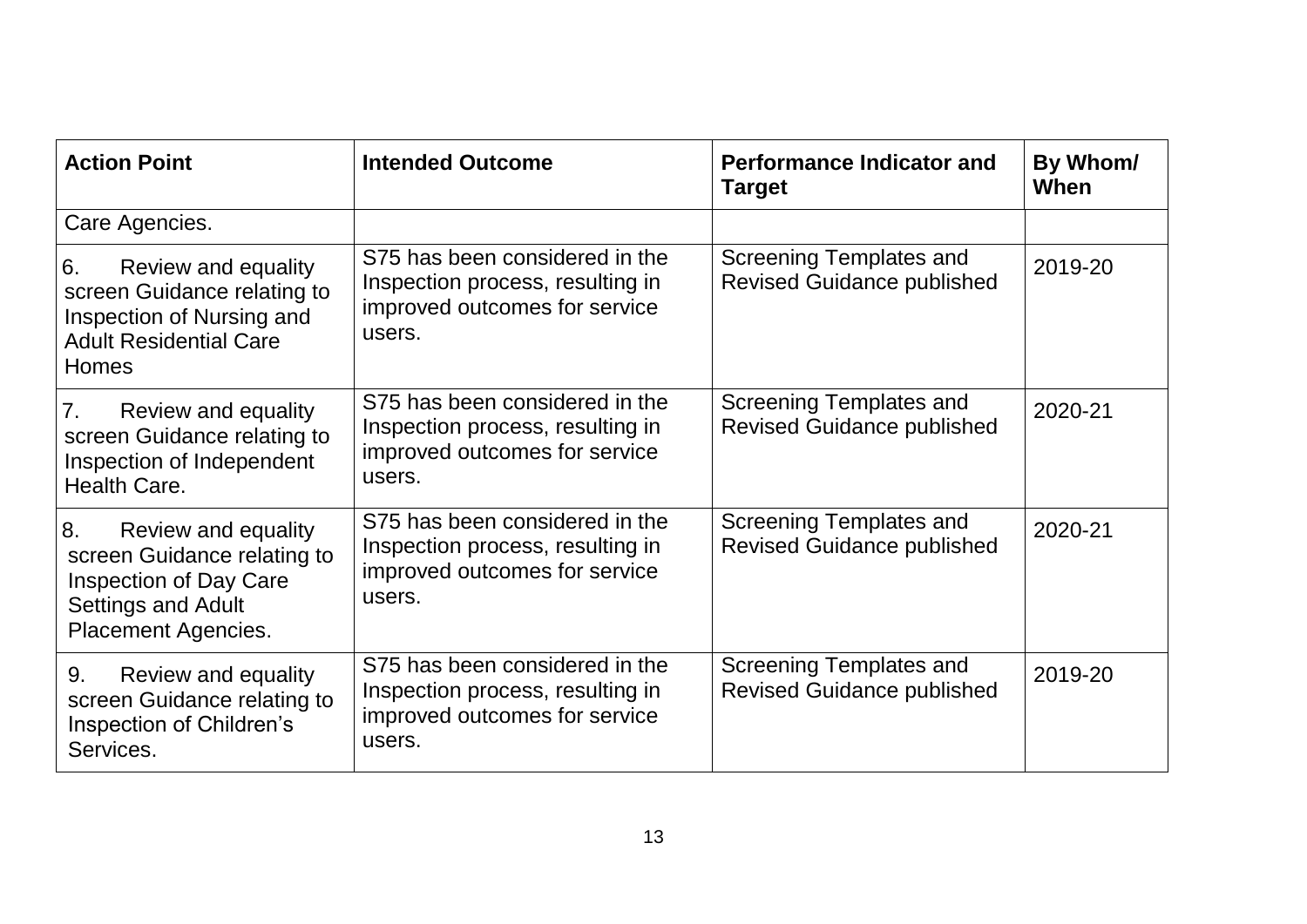| <b>Action Point</b>                                                                                                                                                                           | <b>Intended Outcome</b>                                                                                       | <b>Performance Indicator and</b><br><b>Target</b>                           | By Whom/<br>When       |
|-----------------------------------------------------------------------------------------------------------------------------------------------------------------------------------------------|---------------------------------------------------------------------------------------------------------------|-----------------------------------------------------------------------------|------------------------|
| Review and equality<br>10.<br>screen Guidance relating to<br><b>Inspection of Mental Health</b><br>and Learning Disability<br>Wards.                                                          | S75 has been considered in the<br>Inspection process, resulting in<br>improved outcomes for service<br>users. | Screening Templates and<br><b>Revised Guidance published</b>                | 2018-19                |
| Review and equality<br>11.<br>screen the Audit Tool<br>relating to Inspection of<br>Acute Hospitals.                                                                                          | S75 has been considered in the<br>Inspection process, resulting in<br>improved outcomes for service<br>users. | <b>Screening Templates and</b><br><b>Revised Guidance published</b>         | 2019-20                |
| As actions 5 - 11 are<br>12.<br>completed, roll out training<br>on revised guidance/audit<br>tools to inspectors.                                                                             | Improved outcomes for health and<br>social care service users.                                                | Training reports and<br>evaluations.                                        | 2018-19 and<br>ongoing |
| Accessible Information<br>13.<br>and Communications -<br>ensure checks for<br>accessibility of information<br>are built into all inspection<br>procedures/provider<br>guidance/audit tools in | Better access to information for<br>service users                                                             | Evidence of checks in<br>inspection reports through the<br>process of audit | 2018-19 and<br>ongoing |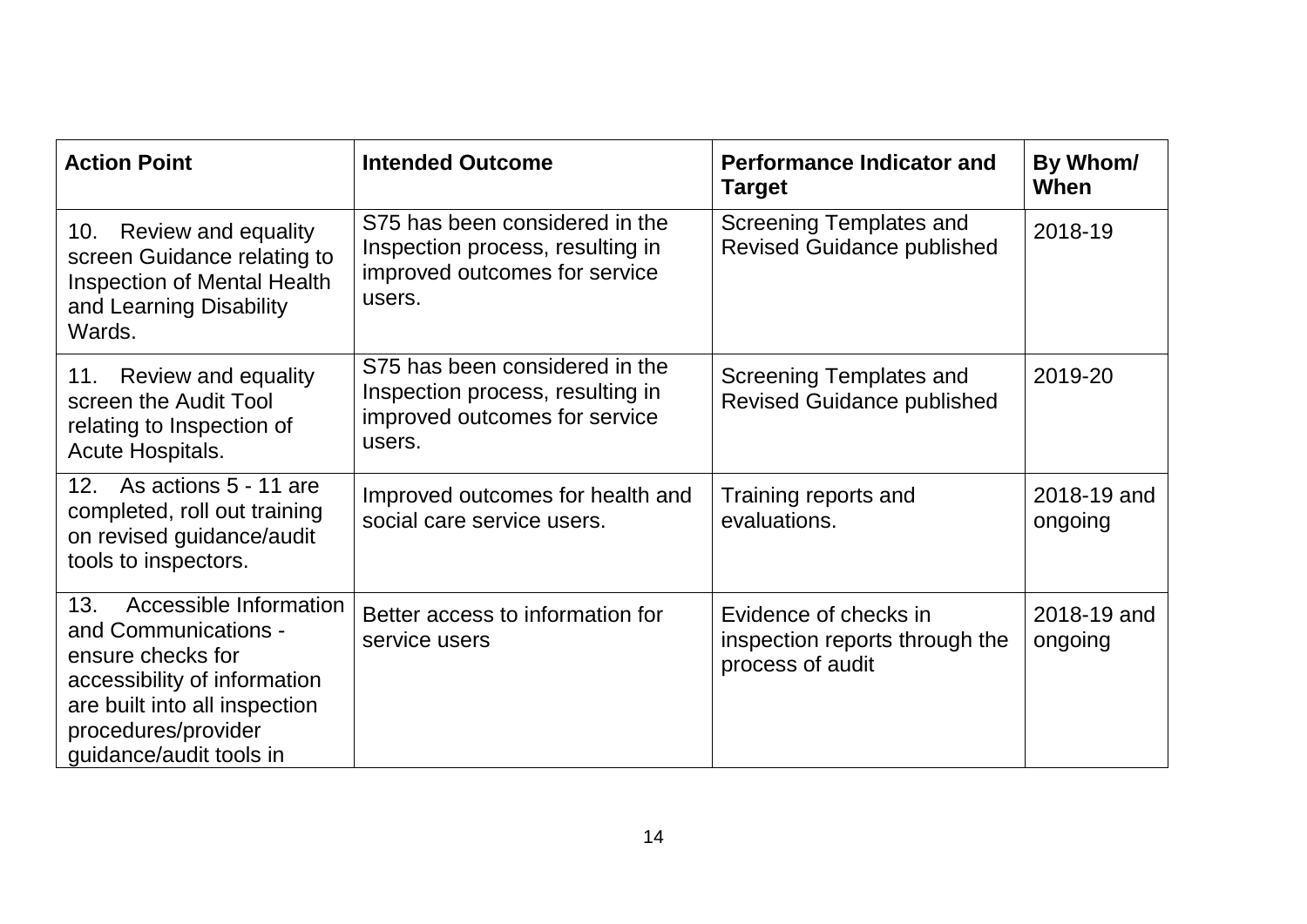| <b>Action Point</b>                                                                                                                                                                                                                                                              | <b>Intended Outcome</b>                                | <b>Performance Indicator and</b><br><b>Target</b>                                                                                    | By Whom/<br>When       |
|----------------------------------------------------------------------------------------------------------------------------------------------------------------------------------------------------------------------------------------------------------------------------------|--------------------------------------------------------|--------------------------------------------------------------------------------------------------------------------------------------|------------------------|
| accordance with:<br><b>BHSCT Making</b><br>Communication<br>Accessible (Disability)<br>• Accessible Formats<br>Policy (Language and<br>Disability accessibility)<br><b>Corporate Style Guide</b>                                                                                 |                                                        |                                                                                                                                      |                        |
| <b>Engagement</b>                                                                                                                                                                                                                                                                |                                                        |                                                                                                                                      |                        |
| 14. RQIA will collaborate<br>with NIGALA and PCC to<br>explore ways to improve<br>feedback from children and<br>young people about the<br>quality of services they<br>receive. NIGALA will<br>develop a website to<br>facilitate this with links to<br>PCC and RQIA information. | Improved engagement with<br>children and young people. | Website operational and<br>collation of feedback from<br>children and young people<br>about the quality of services<br>they receive. | 2018-19 and<br>ongoing |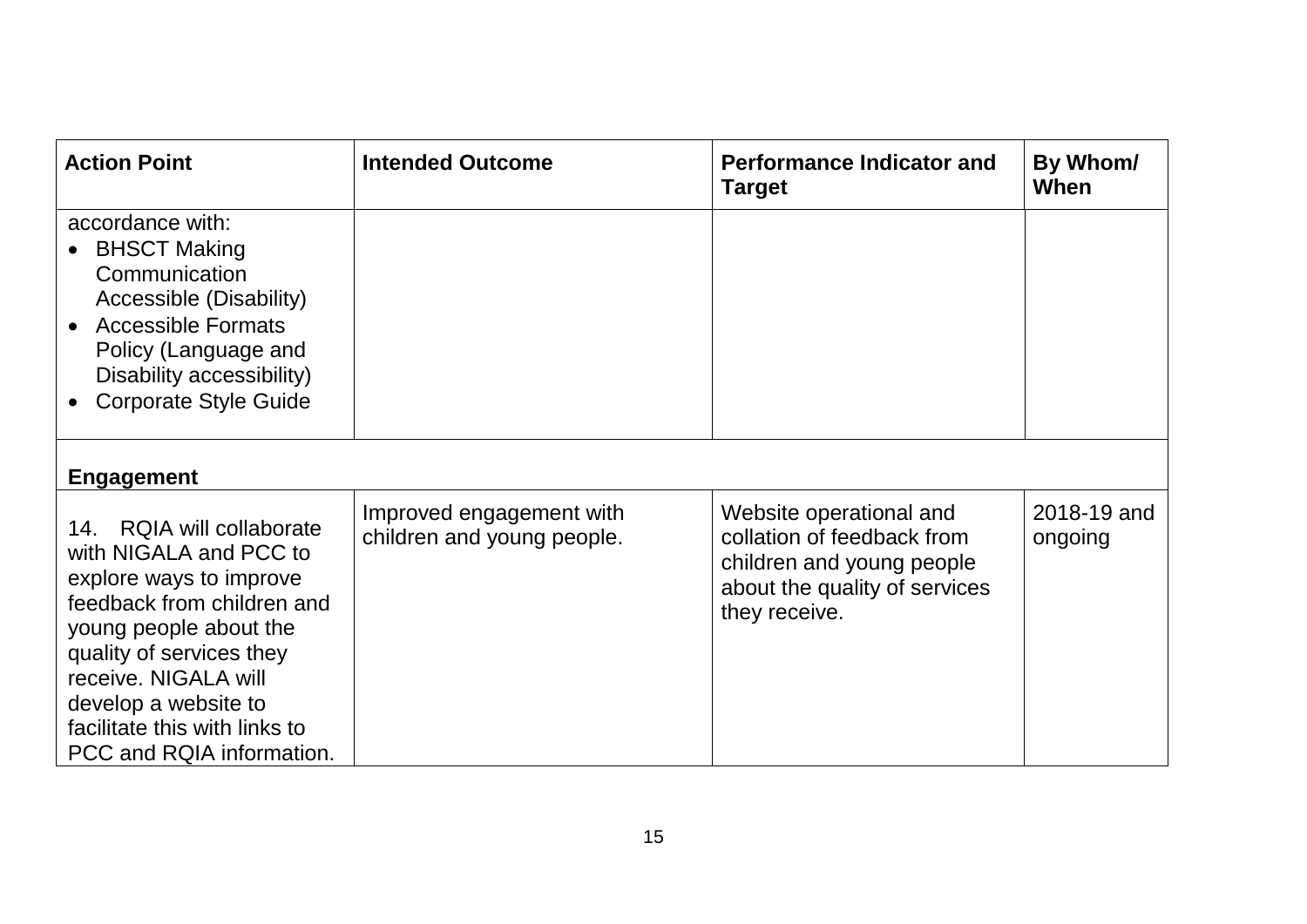| <b>Action Point</b>                                                                                                                                                                                     | <b>Intended Outcome</b>                                       | <b>Performance Indicator and</b><br><b>Target</b>           | By Whom/<br>When       |
|---------------------------------------------------------------------------------------------------------------------------------------------------------------------------------------------------------|---------------------------------------------------------------|-------------------------------------------------------------|------------------------|
| Ensure that all our<br>15.<br>public engagement events<br>include consideration of S75<br>in the organising of the<br>events and in the<br>information/questions asked<br>at the events as appropriate. | Engagement events are more<br>inclusive.                      | Evaluation of events indicates<br>that needs have been met. | 2018-19 and<br>ongoing |
| Lay Assessors<br><b>Appointment</b>                                                                                                                                                                     | People with disabilities are more<br>involved in public life. | Numbers of additional lay<br>assessors with a disability.   | 2018-19 and<br>ongoing |
| In the appointment of<br>16.<br>new lay assessors<br>include a welcoming<br>$\bullet$<br>statement for people with<br>disabilities<br>• send advertisement to<br>disability organisations               |                                                               |                                                             |                        |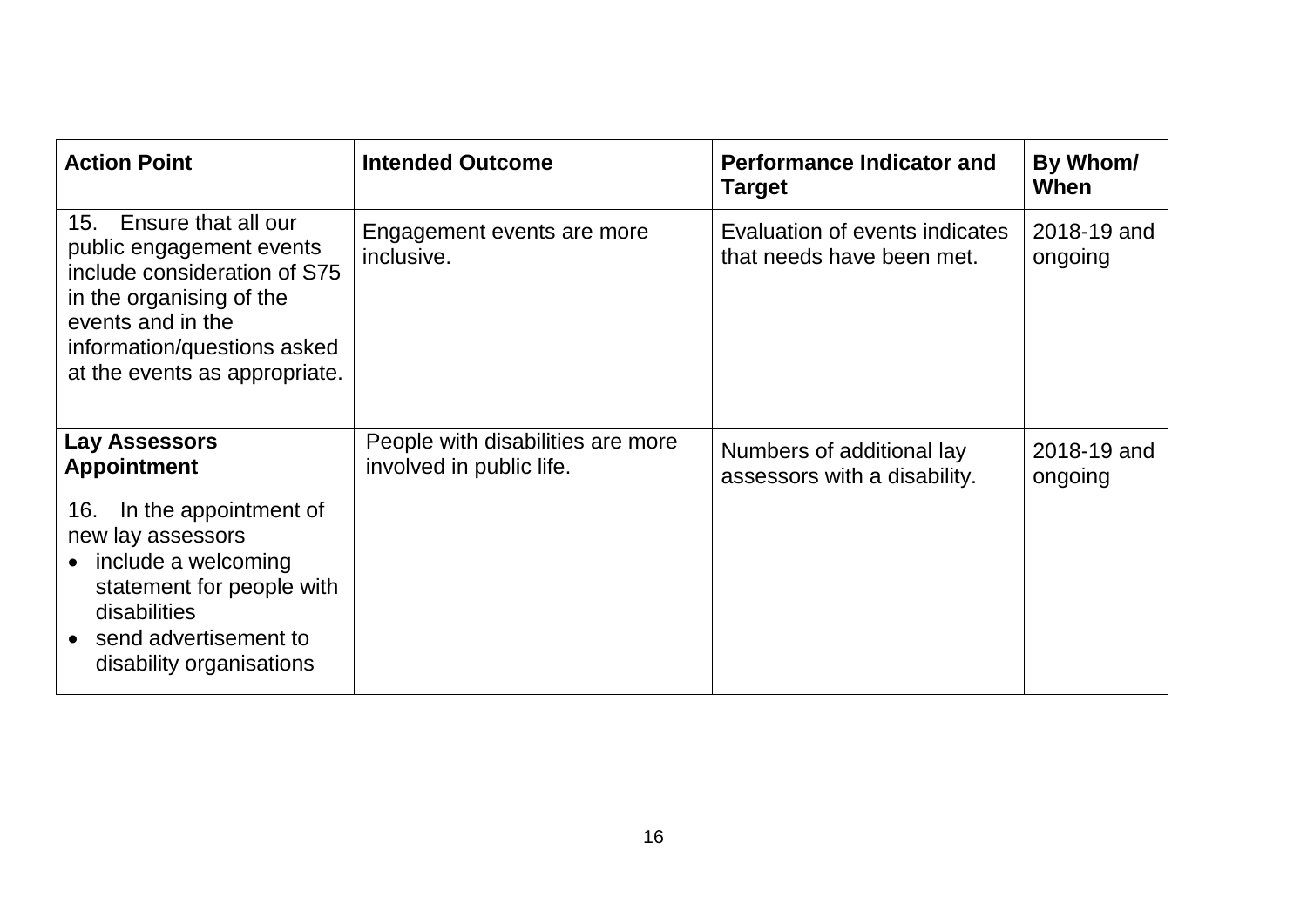# **Disability Action Plan 2018-2023:**

# **What we will do to promote positive attitudes towards disabled people and encourage the participation of disabled people in public life**

| <b>Action Point</b>                                                                                                                                                                                                            | <b>Intended Outcome</b>                                             | <b>Performance Indicator and</b><br><b>Target</b>                                                                                                                                                       | By Whom/<br>When                                                                 |
|--------------------------------------------------------------------------------------------------------------------------------------------------------------------------------------------------------------------------------|---------------------------------------------------------------------|---------------------------------------------------------------------------------------------------------------------------------------------------------------------------------------------------------|----------------------------------------------------------------------------------|
| <b>Awareness Days</b><br>Raise awareness of<br>$1_{-}$<br>specific barriers faced by<br>people with disabilities<br>including through linking in<br>with National Awareness<br>Days or Weeks (such as<br>Mind your Health Day) | Increased staff awareness of the<br>range of disabilities and needs | Two annual awareness days<br>profiled<br>>50% of staff participating in<br>the evaluation indicate that<br>they know more about people<br>living with disabilities as a<br>result of the awareness days | <b>RQIA</b><br>Annually                                                          |
| <b>Placement Scheme</b><br>Create and promote<br>2.<br>meaningful placement<br>opportunities for people with<br>disabilities in line with good<br>practice and making use of<br>voluntary expertise in this                    | People with a disability gain<br>meaningful work experience         | 1 placement offered per year.<br>Feedback through annual<br>evaluation of scheme<br>indicates that placement<br>meets expectations                                                                      | <b>RQIA with</b><br>support by<br><b>BSO</b><br><b>Equality Unit</b><br>Annually |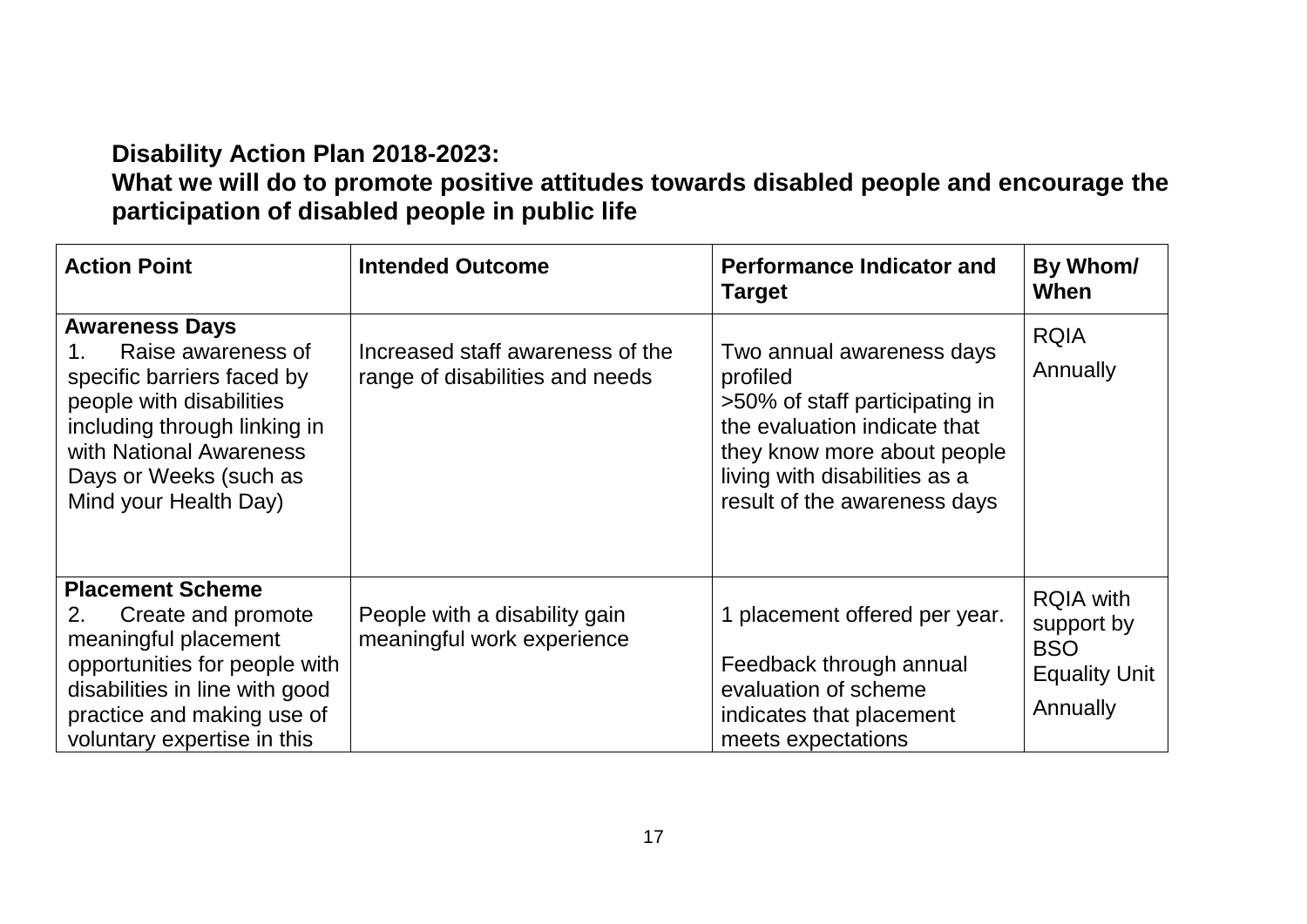| <b>Action Point</b>                                                                                                                                                                                                                      | <b>Intended Outcome</b>                                                                                                                              | <b>Performance Indicator and</b><br><b>Target</b>                                 | By Whom/<br>When                                                 |
|------------------------------------------------------------------------------------------------------------------------------------------------------------------------------------------------------------------------------------------|------------------------------------------------------------------------------------------------------------------------------------------------------|-----------------------------------------------------------------------------------|------------------------------------------------------------------|
| area.                                                                                                                                                                                                                                    |                                                                                                                                                      |                                                                                   |                                                                  |
| <b>Tapestry</b><br>Promote and<br>3 <sub>1</sub><br>encourage staff to<br>participate in the disability<br>staff network and support<br>the network in the delivery<br>of its action plan.                                               | Staff with a disability feel more<br>confident that their voice is heard in<br>decision-making.<br>Staff with a disability feel better<br>supported. | Tapestry staff survey in 2022-<br>23                                              | <b>RQIA</b><br>Annually                                          |
| <b>Monitoring</b><br>Encourage staff to<br>4.<br>declare that they have a<br>disability or care for a<br>person with a disability<br>through awareness raising<br>and providing guidance to<br>staff on the importance of<br>monitoring. | More accurate data in place.<br>Greater number of staff feel<br>comfortable declaring they have a<br>disability.                                     | Increase in completion of<br>disability monitoring<br>information by staff to 90% | <b>BSO HR</b><br>with support<br>by Equality<br>Unit<br>Annually |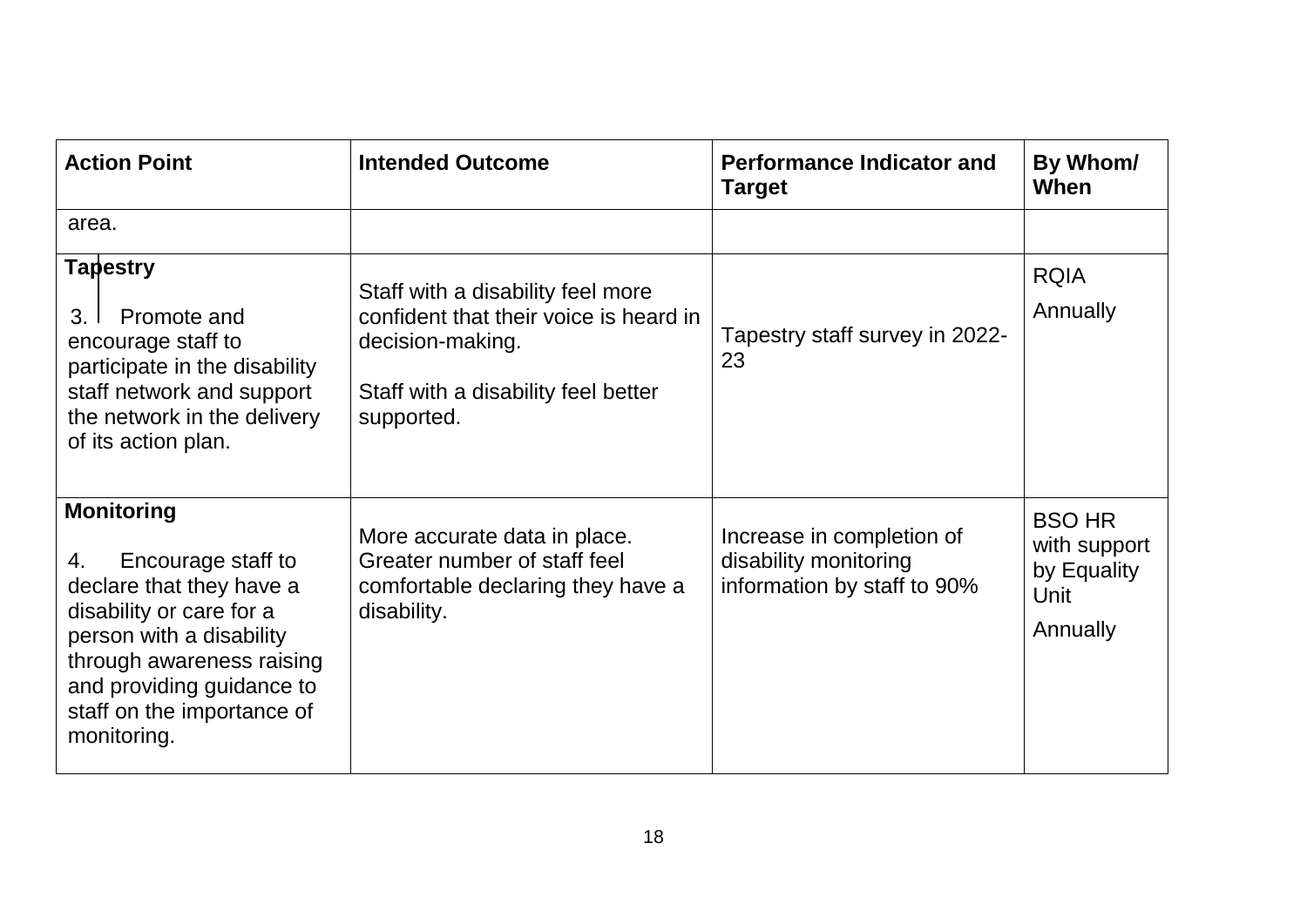| <b>Action Point</b>                                                                                                                                                                                | <b>Intended Outcome</b>                                                                  | <b>Performance Indicator and</b><br>Target                                                                                                             | By Whom/<br>When                                                        |
|----------------------------------------------------------------------------------------------------------------------------------------------------------------------------------------------------|------------------------------------------------------------------------------------------|--------------------------------------------------------------------------------------------------------------------------------------------------------|-------------------------------------------------------------------------|
| Prompt staff to keep up to<br>date their personal equality<br>monitoring records (via self-<br>service on new Human<br>Resources IT system)                                                        |                                                                                          |                                                                                                                                                        |                                                                         |
| <b>Training</b><br>In collaboration with<br>5.<br>disabled people design,<br>deliver and evaluate training<br>for staff and Board Members<br>on disability equality and<br>disability legislation. | Increased staff and Board Member<br>awareness of the range of<br>disabilities and needs. | All staff trained (general and<br>bespoke) within 2 years<br>through eLearning or<br>interactive sessions and staff<br>awareness initiatives delivered | <b>RQIA</b><br>annually                                                 |
| Sign up to Mental<br>6.<br><b>Health Charter and Every</b><br><b>Customer Counts</b>                                                                                                               | Staff with mental health conditions<br>feel better supported in the<br>workplace         | Tapestry staff survey in 2022-<br>23                                                                                                                   | <b>BSO HR</b><br>with support<br>by Equality<br>Unit<br>End Mar<br>2023 |